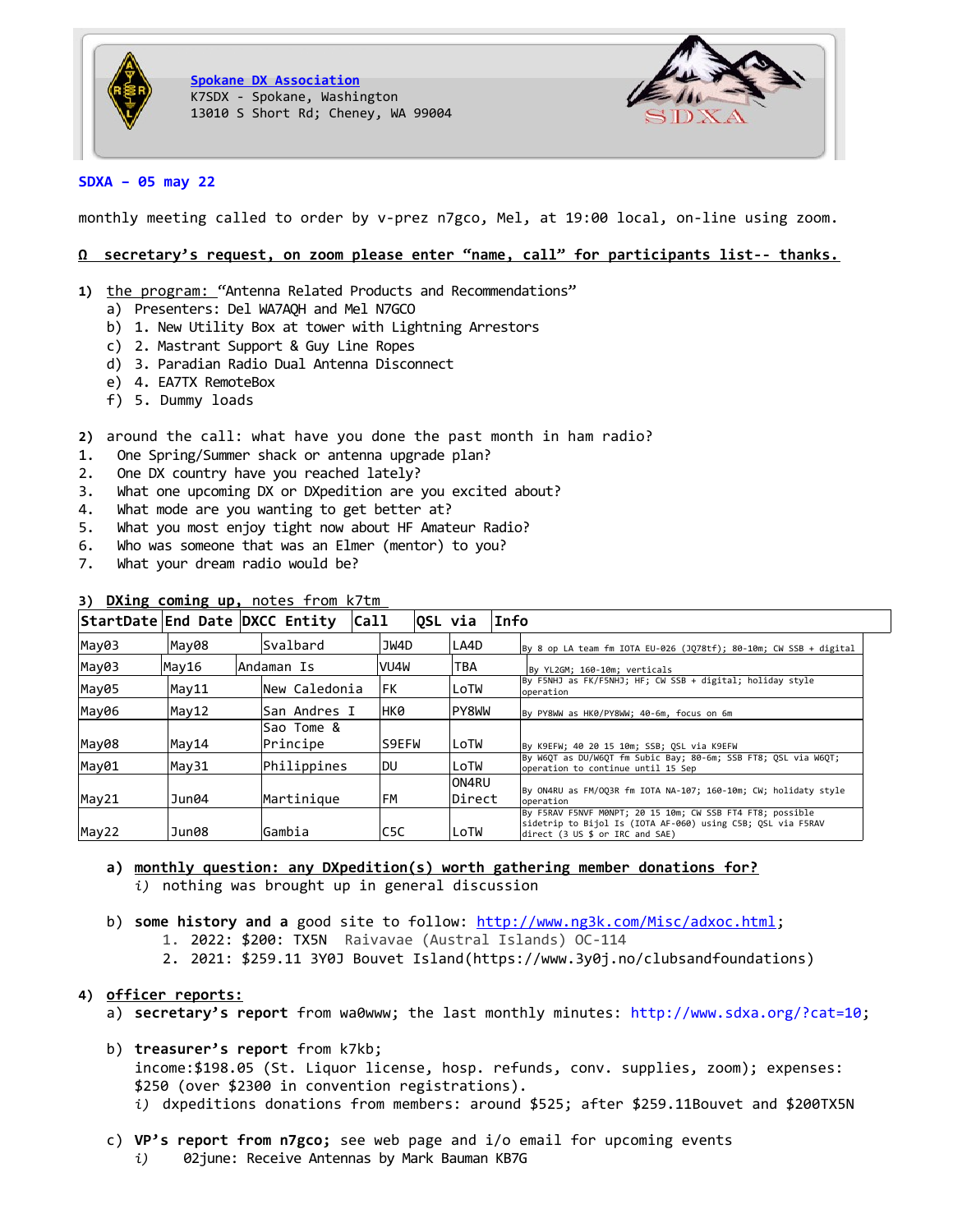- 1. Mark Bauman, KB7GF, is a licensed professional electrical engineer. He is the designer of the Shared Apex Loop now sold by Array Solutions. He lives in College Place, Washington.
- *ii)* 07july: prep for the convention
- *iii*) 05-07aug: the 67<sup>th</sup> (almost) annual Pacific NW DX Convention
- *iv)* 01sep: Don Greenbaum N1DG, Activating entities in the U. S. Fish & Wildlife Service (USFWS) Pacific Remote Islands Marine National Monument (PRIMNM)
	- 1. Don was a Team member on these Dxpeditions: A52A, K4M, KH1/KH7Z, C82DX, VP8ORK, AL7EL/KH9. QSL Manager: A61AD, A61AO, A61X, A66A, A61AQ 2006 inductee into the CQ Magazine DX Hall of Fame. 10 Band DXCC Challenge Total: 3145. Member: NCDXF, CWops, ARRL, DDXA, YCCC. Treasurer: NCDXF. Founding member of the CW Operators Club (Member Nr. 2)
- *v)* 06october: Bob K7TM, Jim N7ESU & Pat N7UVH on Insights from the Idaho Renegades Bob –
	- 1. Using Keypad
		- (a) How you use it?
		- (b) How you program switches?
		- (c) Hints on setting a keypad system up?
	- 2. Antenna matches
		- (a) How to make a antenna at the antenna?
		- (b) Building antenna matching devices?
	- Jim Owning a repeater
		- (a) What is involved?
		- (b) Your repeaters history?
		- (c) What repeater owners wished people know about using their
	- repeater?
	- Pat Doing SO2R
		- (a) What equipment is needed?
		- (b) How to set it all up?
		- (c) What you need to know about the learning curve?
		- (d) How it helps you in a contest?
- *vi)* and keeping up the YouTube channel:
	- <https://www.youtube.com/channel/UCMF5QzqCJ65iJupGW64Dlwg>
- *vii)* question/request: how to use cluster spots would be a good workshop.
- **5) 2021 2022 PNW DX conv by SDXA an update:** co-chairs: **k7tq Randy or** n7gco Mel
	- a) webpage: [https://pacificnwdxconvention.com](https://pacificnwdxconvention.com/)
	- b) Centennial rooms are being booked (\$155/night) with over 80 room nights already..
	- c) had to ask, and got 20 more room nights
	- d) registration 58 folks now and increasing.
	- e) flyer available can we get some to Seaside, and Wenatchee hamfests?
	- f) question: what can SDXA folks do to help. have 21 slots for raffle ticket sellers.
	- g) will need a couple folks to help registration table also.
	- h) AV help doing okay, and MC Chuck is okay again.
	- i) speakers lined up, see list on web site for latest. one update:
		- *i)* "Node Red: Station Integration for Contesting and DXing" will be given by Kyle Krieg AA0Z
	- j) the promo video is working out really nicely and more versions are in the works.
	- k) all looking really good, and further along that this time 2017.
	- **l) just fyi 3 themes are the focus of the 2022 Pac NW DX convention.** DXING

"The 2022 DXpedition to Raivavae (Austral Islands) TX5N" (by Rob Fanfant N7QT) "DX Spotting:VE7CC The Next Generation" (by Les Sawkins VE7CC) "Top 25 DXCC Entities" (by Bernie McClenny, W3UR)

#### CONTESTING

"A history of the World Radiosport Team Championship" (by Rusty Epps W6OAT) "The North American Competitor Experience at the European in IARU World Radiosport Championship" (by Pat Barkey N9RV)

Technology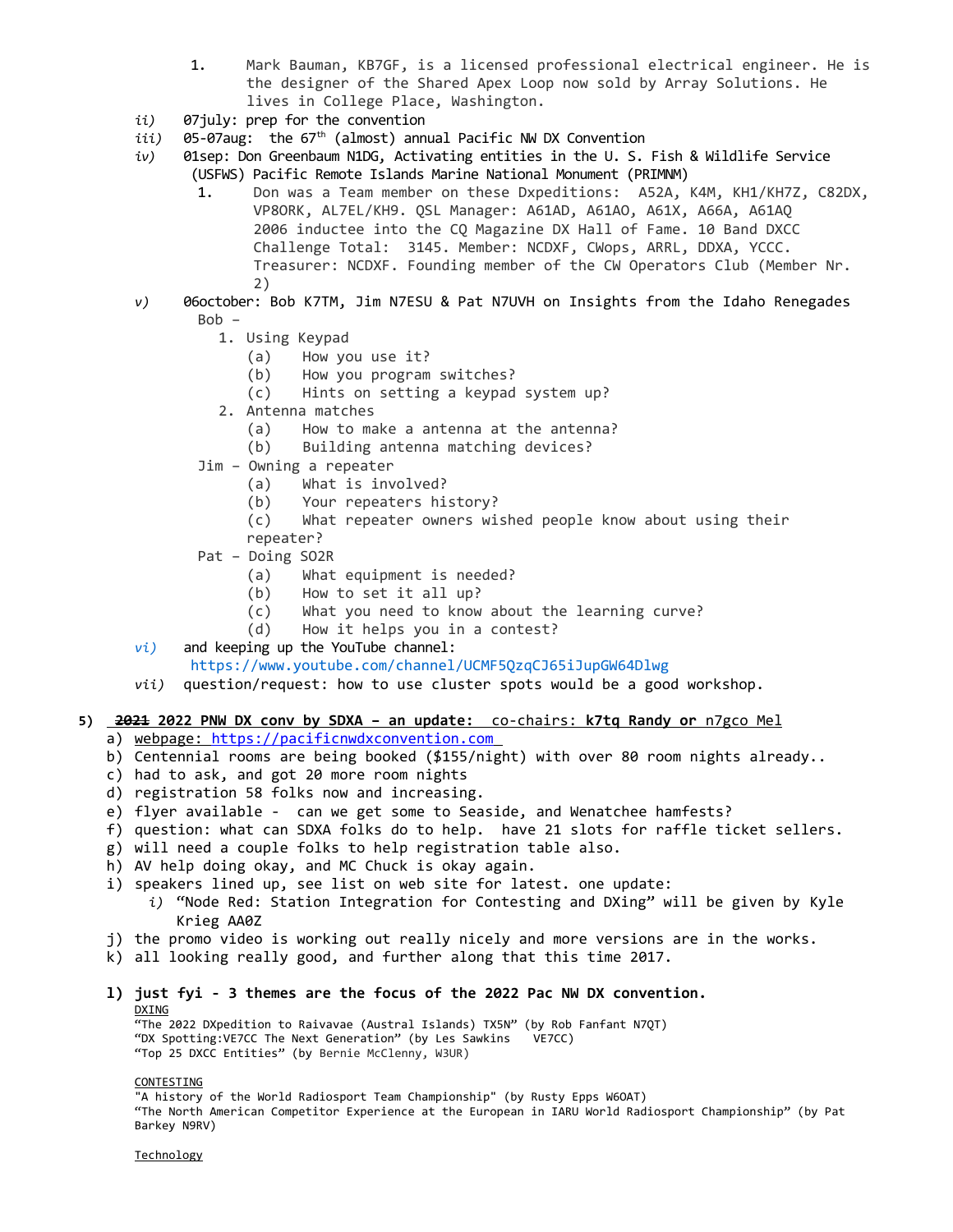"Distributed Contesting" (by Brian Moran N9ADG) "Node Red: Station Integration for Contesting and DXing" (by Kyle Kreig AA0Z) Banquet Dr. Ed Schweitzer III W7KOW Sunday "DXing Using Remote Stations" (by Ned Sterns, AA7A)

#### **old business:**

- **6) contests** from wa0www:
	- a) **new: the contest calendar site has moved: <http://www.contestcalendar.com/>**
	- b) Thanks to the good work of our SDXA Treasurer, John K7KB, the SDXA will again be sponsoring the "7th Area Single-Op High-Power Mixed" Plaque this year. *i)* http://7qp.org/new/Page.asp?content=awards
	- c) next Pac NW DX Trophy Cup contests is coming up the end of may, #9 of 10.  $+$  CQ WW WPX Contest, CW  $+$  #9  $-$  0000Z, May 28 to 2400Z, May 29

| and possible DX stations during the contest: |                     |                |                 |               |                                                      |  |  |  |  |  |  |  |  |
|----------------------------------------------|---------------------|----------------|-----------------|---------------|------------------------------------------------------|--|--|--|--|--|--|--|--|
| Call                                         | <b>DXCC</b>         | <b>Class</b>   | <b>QSL</b>      | <b>Source</b> | <b>Notes</b>                                         |  |  |  |  |  |  |  |  |
| <b>9K2K</b>                                  | Kuwait              | SO HP          | LoTW            | 9K2GS         | By 9K2GS; QSL via EC6DX                              |  |  |  |  |  |  |  |  |
| KP2B                                         | US Virgin Is        | <b>SOAB</b>    | EB7DX           | WP3A          | By LU8EOT                                            |  |  |  |  |  |  |  |  |
| NH7T                                         | Hawaii              | M/M            | NH7T            | N6TJ          | By NH7T W6NV N6TV N6TJ KH6LC KH7U; @KH6YY            |  |  |  |  |  |  |  |  |
| <b>P44W</b>                                  | Aruba               | <b>SOAB</b>    | LoTW            | W2GD          | By W2GD; QRV May 24-31; WARC; QSL via N2MM<br>direct |  |  |  |  |  |  |  |  |
| <b>T03F</b>                                  | Martinique          | S <sub>0</sub> | ON4RU<br>Direct | ON4RU         | By ON4RU                                             |  |  |  |  |  |  |  |  |
| <b>V48A</b>                                  | St Kitts &<br>Nevis | SOAB HP        | LoTW            | <b>TDDX</b>   | By WX4G; @V47JA; QRV May 24-30; CW FT8 FT4           |  |  |  |  |  |  |  |  |
| VP <sub>5</sub> M                            | Turks &<br>Caicos   |                | LoTW            | <b>TDDX</b>   | By K4BAI; QSL via K4QPL                              |  |  |  |  |  |  |  |  |
| ZF <sub>2</sub> SS                           | Cayman Is           |                | LoTW            | <b>TDDX</b>   | By KO7SS; fm Cayman Brac (IOTA NA-016)               |  |  |  |  |  |  |  |  |

d) **monthly question:** Does anyone know of a contest coming up in the next month or two, others may have an interest in? here are some.

- *i)* others:
- 

[+](https://www.contestcalendar.com/contestdetails.php?ref=717) Canadian Prairies QSO Party 1700Z, May 14 to 0300Z, May 15  $+$  His Maj. King of Spain Contest, CW  $-$  1200Z, May 21 to 1200Z, May 22 [+](https://www.contestcalendar.com/contestdetails.php?ref=132) Arkansas QSO Party 1400Z, May 21 to 0200Z, May 22

 $+$  7th Call Area OSO Party  $1300Z$ , May 7 to 0700Z, May 8 **(20 counties by k7tq/wa0www)**

#### **7) club DX HF morning net** from n7uvh

- a) what is the latest? 3840 kHz at 8am on wednesdays. is working great..
- b) still going strong.
- **8) clublog and SDXA** from n7uhv a) W7BKS, Brandon and N7SJM, Scott both pushing close to DXCC.

#### **9) Spokane libraries:**

a) on hold - still only during open hours, the latest would be 20:00 local at the north library.

- **10) Spokane Hamfest is on, 24sep22** from wa0www
	- **a) The committee met and a couple of things.**
	- b) UHigh okay, asking for ARRL WA st. convention;
		- *i)* sanitation is on the hamfest not from the school, if needed.

c) still no raffle, do not want to do raffle tickets and have to get prizes now, though will do door prizes, do not need to be present to win.

d) presentations (live-no zoom): = DMR basic; = Dave's LDS emergency response,

- like before; = looking at HF basics; =WinLink
- e) fox hunt for youth and adult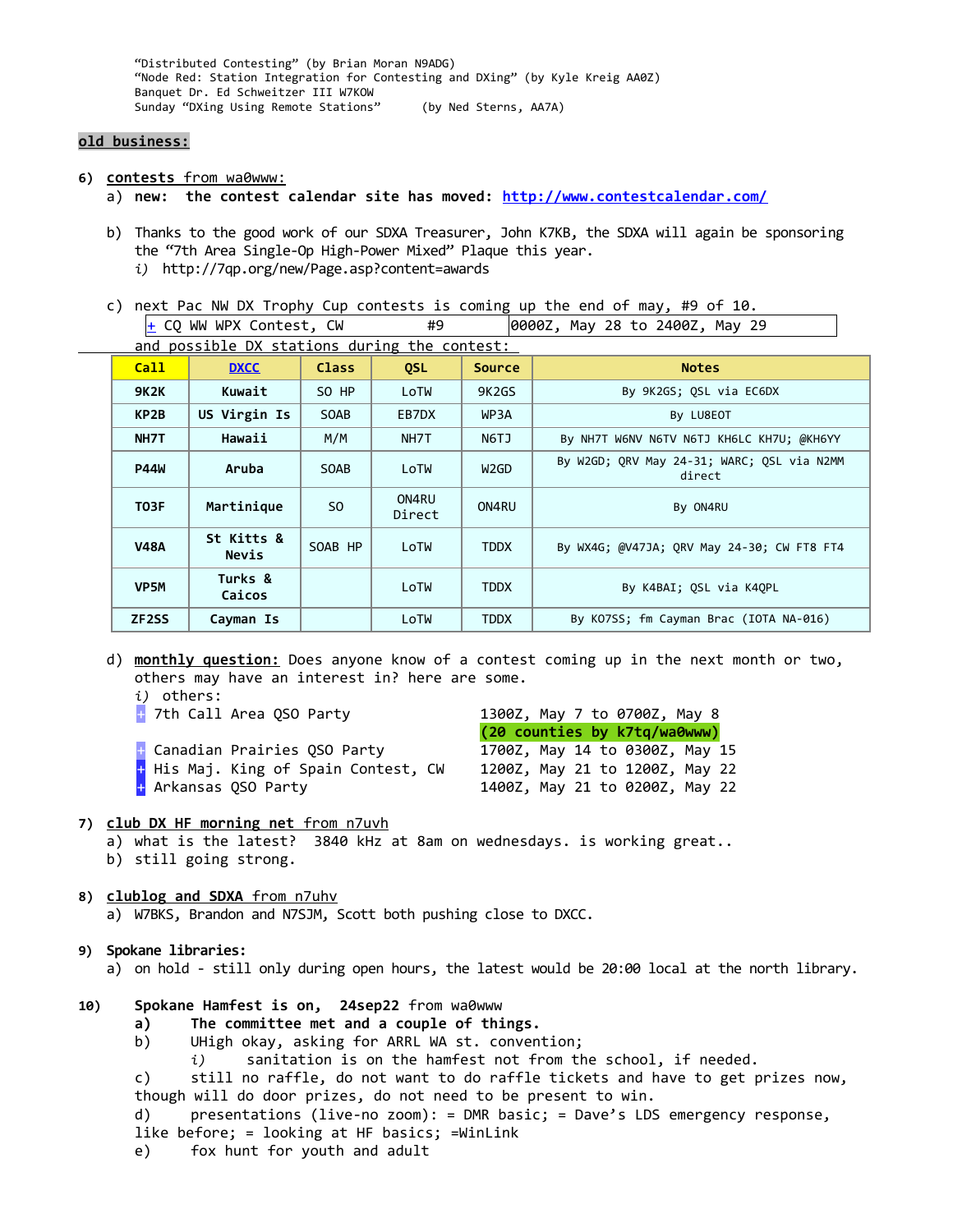- f) tables like last time, some school so rentals
- g) food vendors want deposit and guarantees, maybe one that is more open like in the past, mixed plates of different kinds,
- h) no auction
- i) seed money, probably june will decide if and how much. see what vendor responses we get by then.
- j) flyer is official

#### **new business:**

# **11) Need SSB operators week of the convention to operate W1AW from spokane**

a) Ed Hare, W1RFI, the ARRL Lab Manager is in Spokane for and IEEE meeting and will have W1AW remote from mon to thursday and would like SSB operators to run W1AW remote, in 4 hr shifts, so 8 slots. more discussion at the June SDXA monthly meeting.

#### **12) other/future:**

- **a) Trustee for K7SDX license is now K7STO (expires: 10dec22)**
- **b)** 2023 field day
- **c) s ummer picnic not in August, maybe in September, stay tuned**

# **13) new members of late:**

*a)* apr22: W8QR Moe and K6XT Art of Grangeville

*b)* apr22: W8TJM Toivo (LL) and K7SYS John (Sandpoint)

- *c)* dec21: NA7TP Ted (okay---- new call(ex-KG6MTC))
- *d)* oct21: Mike N7ID and Rod AC7GL both from IDXA
- *e)* sept21: n0zuf, Jay; w7drn Anita; and K2GEP Gregory
- *f)* jun21 k7phm, Rick; w7bks, Brandon
- *g)* apr21 k7tq,Randy (moscow); ww5a,Ken (cda); k7pew,Nick (pf); n7ll,David (spo);
- *h)* mar21 w7ceg, Charlie (Ellensbug)
- *i)* feb21 wa6ndr, Rick; wa7cpa, Robin (Woodinville)
- *j)* jan21: w7tg, Tom

# **next month & adjourn:**

**14) program 02june,** see above in the VP report.

- **15)** respectfully submitted by wa0www, jay, secretary.
- **16)** and the great refreshments from yourself with this a call in

#### **17) committees:**

- a. awards: n7gco
- b. card checker: ad7xg
- c. club log: n7uvh
- d. contests: wa0www (focus is pnwDX challenge trophy cup)
- e. convention: n7gco and k7tq
- f. dxing: n7gco (w/k7tm and k7sto) and dx net: n7uvh i) dxnet: n7uvh ii) dx awards: k7sto iii) upcoming dx: k7tm
- g. io (not google) group: n7gco
- h. health and welfare of members: k7gs
- i. hf mentoring: wa7aqh
- j. historian: k7awb
- k. library: sdxa secretary (wa0www)
- l. local remote station/mentor: wa7aqh
- m. media: n7gco
- n. membership: k7kb
- o. million point club: k7tq
- p. photographers: nz2s and k7tm
- q. programs: n7gco
- r. qsl card checking: ad7xg and n7za
- s. Spokane hamfest: wa0www (and ad7qj)
- t. technical: w7sx, k7gs amd nz2s
- u. trustee-k7sdx: w7bhp
- v. web: wa7aqh, w/n7gco and k7kb teaming up
- w. you tube: n7gco
- x. zoom: n7gco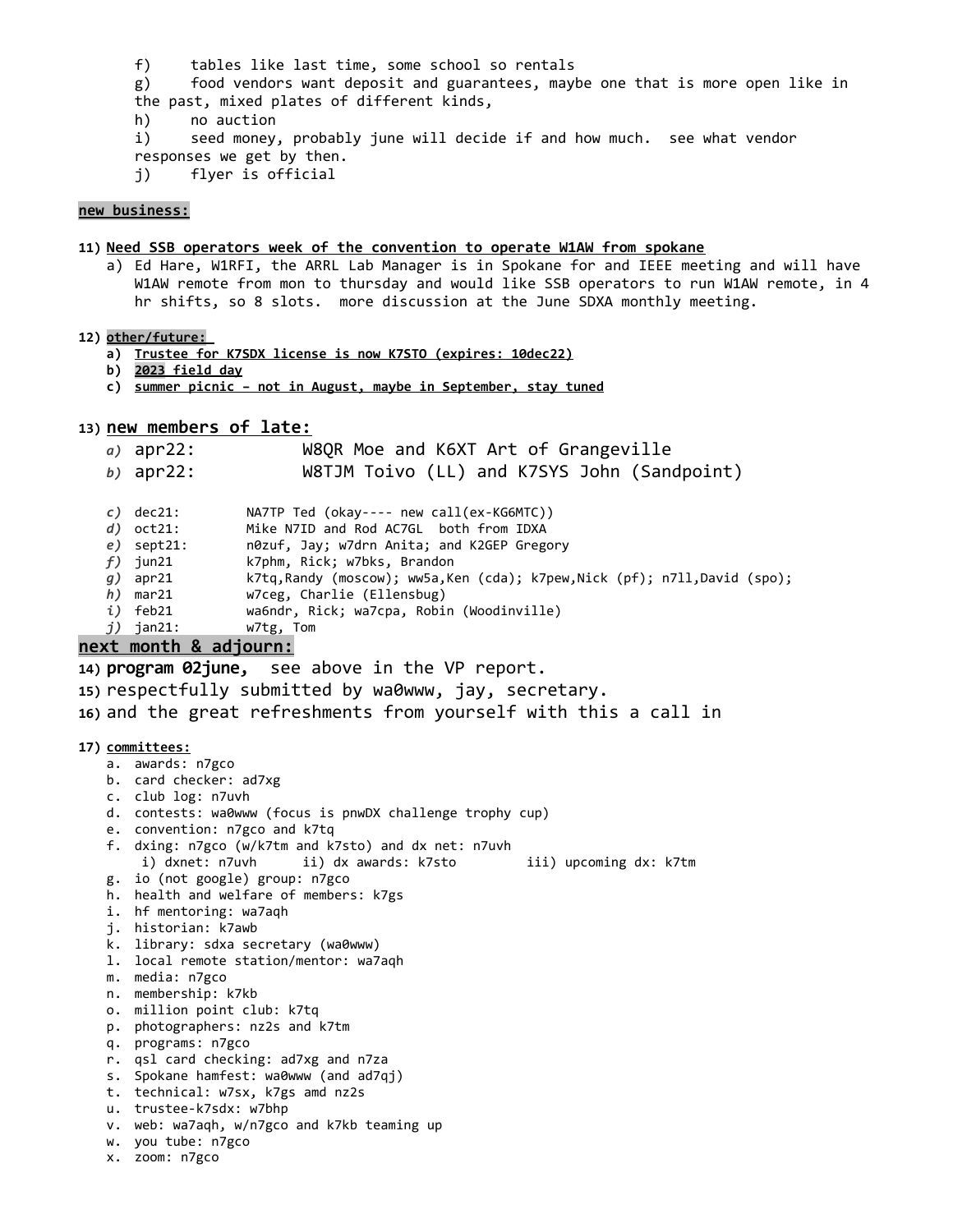y. SDXA cluster:(could investigate, could add to our go-daddy for www.cluster.sdxa.org)

z. officers:

| ĺ, | President: |  | AD7XG Gary Bytnar, Davenport, WA 99122 |  |
|----|------------|--|----------------------------------------|--|
|    |            |  |                                        |  |

- *ii*) Vice President: N7GCO Mel Ming, Cheney, WA 99004
- iii) Treasurer: K7KB John Gager, Colbert, WA 99005
- *iv)* Secretary: WA0WWW Jay Holcomb, Newman Lake, WA 99025

# **18) DX coming up**

# **a)<http://www.ng3k.com/Misc/adxoc.html>**

**b) for most wanted: <http://www.clublog.org/mostwanted.php>**

| rank | <b>StartDate</b>  | End Date      | DXCC Entity     | <b>Call</b>  | OSL via          | Info                                                                                                                 |
|------|-------------------|---------------|-----------------|--------------|------------------|----------------------------------------------------------------------------------------------------------------------|
|      | 59 Apr 26         | May01         | Faroe Is        | 0Y           | LoTW             | By PD4L as OY/PD4L fm IP62md; HF; mainly SSB FT8 FT4; QSL<br>via PD4L                                                |
|      | 44 May 02         | May06         | ∣Azerbaijan     | 4K7DK        | LoTW             | By DK1DKE fm Baku; 80-10m; SSB FT8; 100w; dipole OSL OK via<br>DK1DKE (Buro)                                         |
|      | 97 Apr 29         | May06         | Mauritius       | 3B8          | LoTW             | By OM5ZW as 3B8/OM5ZW fm Long Beach; 80-10m; CW SSB RTTY<br>FT8; QSL via Club Log OQRS                               |
|      | 43 May 03         | May16         | Andaman Is      | VU4W         | TBA              | By YL2GM; 160-10m; verticals                                                                                         |
|      | 39 Apr 26         | May18         | Nepal           | 9N           | Club Log<br>OQRS | By SP9FIH as 9N7WE and SP6CIK as 9N7CI; 40-6m                                                                        |
|      | $117$ Apr 28      | May26         | Botswana        | A25VR        | VE7VR            | By VE7VR; HF                                                                                                         |
|      | $92$ Jun $01$     | Jun22         | Rwanda          | 9X2AW        | LoTW             | By DF2WO fm Kigali; 160-10m; CW SSB + digital; begin date<br>approximate; OSL via M00X0 OORS                         |
|      | $60$ Jun22        | Jun27         | Jan Mayen       | JX           |                  | By LB5SH as JX/LB5SH; SSB FT8                                                                                        |
|      | $115$ Jun $01$    | Ju131         | Gabon           | TR8CR        | F6AJA<br>(B/d)   | By F8EN; 40 30 20m; CW                                                                                               |
|      | 114 Oct10         | Oct25         | Benin           | <b>TY5RU</b> | R7AL             | By RA1ZZ + team; info to follow                                                                                      |
|      | 78 Oct 26         | Nov03         | Cocos Keeling   | VK9CM        | EB7DX            | By VK6VY VK6SJ VK6CQ; 160-10m; CW SSB FT8 RTTY; VK9C in COWW<br>DX SSB                                               |
|      |                   |               |                 |              |                  | By IZ8CCW IZ4UEZ IZ3GNG IZ2GNQ YO8WW AG4W IK4QJF DJ5IW<br>DL6LZM DL8JJ KO8SCA DL8OBF NG7M IU8LMC fm LK11px; 160-10m; |
|      | 37 Oct 29         | Nov07         | Djibouti        | J28MD        | LoTW             | CW SSB RTTY FT8; QSL via IK2VUC ( <b>details</b> )                                                                   |
|      |                   |               | Central African |              |                  |                                                                                                                      |
|      | 68 Nov01          | Nov30         | Rep             | TL8AA        | I2YSB            | By 8 ops; all bands; CW SSB FT8 RTTY                                                                                 |
|      | $1$ Dec $15$      | Dec31         | Crozet          | FT8/c        | TBA              | By F6CUK as TBA; dates tentative; operation to continue<br>until Mar 2023; details to follow                         |
|      | 2023<br>$4$ Jan23 | 2023<br>Feb28 | Bouvet I        | 3Y0J         | LoTW             | By LA7GIA LA7THA LB1QI + team; 160-10m; CW SSB FT4/FT8 RTTY;<br>OSL: M00XO; about 22 days; dates tentative           |
|      |                   |               |                 |              |                  |                                                                                                                      |

# **c) the basic list of the DXpeditions in top 100ish wanted**

| By KB8I as KB8I/TI2 fm Jaco Beach; mainly 40 20 15m; CW SSB;<br>100w; compact vertical; fm 6th floor apartment<br>By KC9FFV as FS/KC9FFV; 40-6m; SSB + digital; holiday style<br>operation to continue throughout 2022; QSL via IZ1MHY<br>By DF8AN as TBD; HF; mainly CW + digital; 100w; dipoles |
|---------------------------------------------------------------------------------------------------------------------------------------------------------------------------------------------------------------------------------------------------------------------------------------------------|
|                                                                                                                                                                                                                                                                                                   |
|                                                                                                                                                                                                                                                                                                   |
|                                                                                                                                                                                                                                                                                                   |
|                                                                                                                                                                                                                                                                                                   |
| By DK6SP; WARC bands + 6m; CW + digital                                                                                                                                                                                                                                                           |
|                                                                                                                                                                                                                                                                                                   |
| By DF8AN as FM/DF8AN; HF; mainly CW + digital; 100w; dipoles                                                                                                                                                                                                                                      |
| By SO6DX as SV9/SO6DX; 40 20 15 10m; SSB; 100w; end-fed wire; OSL                                                                                                                                                                                                                                 |
| By CT7AHV; 40-10m; SSB CW FT8; QSL via Club Log OQRS, CT7AHV Buro                                                                                                                                                                                                                                 |
| By LA9SDA JW/HB9DOM JW/LB1RH JW/LB8CG; JW/LB1RH and JW9DSA will<br>focus on 20 17 15m, SSB JW/LB8CG; JW/HB9DOM will focus on CW in<br>30 20 17 15m; 100w; trapped vertical w/ elevated radials                                                                                                    |
| By HC2FG fm Santa Cruz I; 6m; FT8 and Satellite; 170w; J-pole,                                                                                                                                                                                                                                    |
| By 8 op LA team fm IOTA EU-026 (JQ78tf); 80-10m; CW SSB + digital                                                                                                                                                                                                                                 |
| By F5NHJ as FK/F5NHJ; HF; CW SSB + digital; holiday style                                                                                                                                                                                                                                         |
| By PY8WW as HK0/PY8WW; 40-6m, focus on 6m                                                                                                                                                                                                                                                         |
|                                                                                                                                                                                                                                                                                                   |
| By K9EFW; 40 20 15 10m; SSB; QSL via K9EFW                                                                                                                                                                                                                                                        |
| By W6OT as DU/W6OT fm Subic Bay; 80-6m; SSB FT8; OSL via W6OT;                                                                                                                                                                                                                                    |
| By ON4RU as FM/OO3R fm IOTA NA-107; 160-10m; CW; holidaty style                                                                                                                                                                                                                                   |
|                                                                                                                                                                                                                                                                                                   |
| By F5RAV F5NVF M0NPT; 20 15 10m; CW SSB FT4 FT8; possible<br>sidetrip to Bijol Is (IOTA AF-060) using C5B; OSL via F5RAV                                                                                                                                                                          |
| By DL2AAZ fm Basseterre (IOTA NA-102); 40-10m; CW SSB; 300w;                                                                                                                                                                                                                                      |
|                                                                                                                                                                                                                                                                                                   |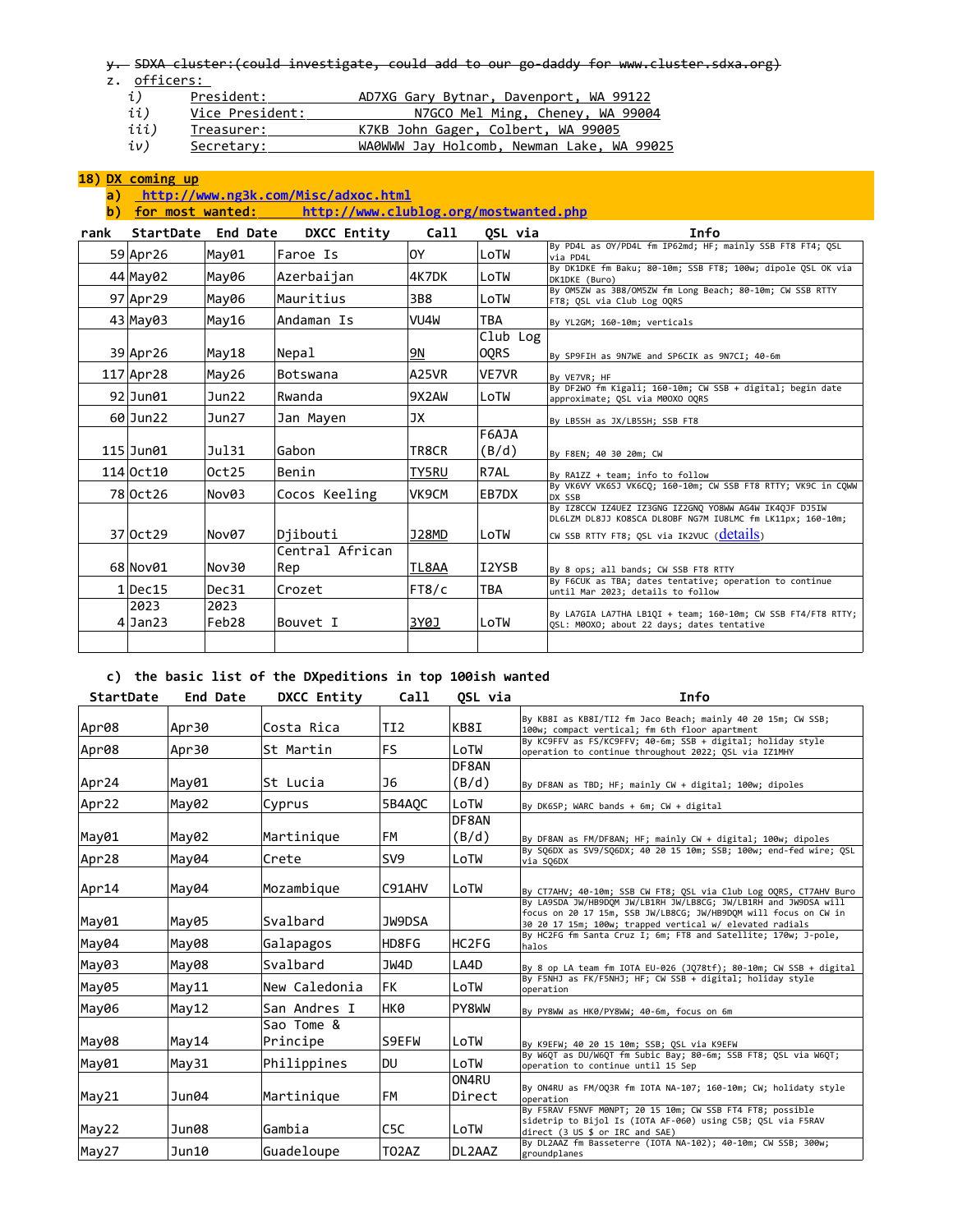| May01 | Jun15 | Namibia       | V5         | lLoTW | By ZS2PS as V5/ZS2PS; 80 60 40 30 20 10m; OSL via ZS2PS direct                                                    |
|-------|-------|---------------|------------|-------|-------------------------------------------------------------------------------------------------------------------|
| Jun28 | Jul05 | Liechtenstein | HB0        | LoTW  | By 0Z0J as HB0/0Z0J; HF; SSB CW + digital (incl FT8); OSL via<br>Clug Log OORS, eOSL, OZ0J (B/d)                  |
| Ju101 | Ju112 | Namibia       | V5         | LoTW  | By HB9BFM as V5/HB9BFM fm Luderitz (JG73ni) and<br>Simplon/Sandverhaar (JG83qe); 80-15m; QSL via HB9BFM (B/d)     |
|       |       | St Pierre &   |            |       |                                                                                                                   |
| Jun28 | Jul12 | Miquelon      | FP         | LoTW  | By KV1J as FP/KV1J fm Miquelon I (IOTA NA-032); OSL via KV1J                                                      |
| Oct21 | 0ct23 | Belize        | IV3E       | LoTW  | By ops fm Mauger Caye (IOTA NA-123); 80-10m; CW SSB FT8; 100w;<br>Spiderbeam: OSL via IZ8CCW                      |
|       |       | Saba & Sint   |            |       |                                                                                                                   |
| 0ct25 | Nov04 | Eustatius     | <u>PJ5</u> | LoTW  | By W5JON as PJ5/W5JON; 60-6m; SSB FT8; yagi, verticals; QSL also<br>OK via W5JON direct                           |
| Nov01 | Nov09 | Austral Is    | EQ         | LoTW  | By JA1XGI as FO/W1XGI; 160 80 40 30 20 15 10m; CW SSB RTTY FT8;<br>OSL via Club Log OORS, JA Buro, SASE to JA1XGI |
| Nov30 | Dec10 | ∣St Martin    | T09W       | LoTW  | By K9NU N9EP FS4WBS W9AP K9EL; 160-10m focus on 160 80 40m; OSL<br>via Club Log OORS W9ILY                        |

**19) contests coming up: contest calendar** <http://www.hornucopia.com/contestcal/index.html> **a) calendar has moved: <http://www.contestcalendar.com/>**

- **b) see above for other contest this coming month.**
- **c)**

### d) Pacific NW Challenge Trophy contests:

| $\frac{1}{2}$ CQ Worldwide DX Contest, RTTY | #1 done | 0000Z, Sep 25 to 2400Z, Sep 26      |
|---------------------------------------------|---------|-------------------------------------|
| $\pm$ CQ Worldwide DX Contest, SSB          | #2 done | 0000Z, Oct 30 to 2400Z, Oct 31      |
| $\frac{1}{2}$ CQ Worldwide DX Contest, CW   | #3 done | 0000Z, Nov 27 to 2400Z, Nov 28      |
| $ +$ ARRL RTTY Roundup                      | #4 done | 1800Z, Jan 8 to 2400Z, Jan 9        |
| $ +$ CO WW RTTY WPX Contest                 | #5 done | 0000Z, Feb 12 to 2400Z, Feb 13      |
| $\frac{1}{2}$ ARRL Inter. DX Contest, CW    | #6 done | 0000Z, Feb 19 to 2400Z, Feb 20      |
| $ +$ ARRL Inter. DX Contest, SSB            | #7 done | 0000Z, Mar 5 to 2400Z, Mar 6        |
| $\pm$ CQ WW WPX Contest, SSB                | #8 done | 0000Z, Mar 26 to 2400Z, Mar 27      |
| $ +$ CO WW WPX Contest, CW                  | #9      | 0000Z, May 28 to 2400Z, May 29      |
| $ + $ IARU HF World Championship #10        | #10     | 1200Z, Jul 9 to 1200Z, Jul 10, 2021 |

**PACNWDX challenge trophy cup contests,above:**

**a. please send your claimed scores in body of email to SDXA io group or to the secretary** 

b. to help keep the super check partial files complete consider to cc [k5zd@contesting.com](mailto:k5zd@contesting.com) when you submit your Cabrillo logs.

## **20) SDXA membership**

|             | call operator | sort           | may<br>22    | apr<br>22    | mar<br>22    | feb<br>22    | jan<br>22    | dec<br>21    | nov<br>21    |              |              |              |               |               |              |              |              |
|-------------|---------------|----------------|--------------|--------------|--------------|--------------|--------------|--------------|--------------|--------------|--------------|--------------|---------------|---------------|--------------|--------------|--------------|
| aa6tq       | gordon        | $\mathbf{1}$   |              |              |              |              |              |              |              |              |              |              |               |               |              |              |              |
| ac7g1       | rod           | $\overline{2}$ |              |              |              |              |              |              |              |              | $- - -$      | $- - -$      | $- - -$       | $- - -$       | $- - -$      | $- - -$      | $- - -$      |
| ac7mv       | david         | 3              |              |              |              |              |              |              |              |              |              |              |               |               |              |              |              |
| ad7qj       | harold        | $\overline{4}$ | $\mathbf{1}$ |              | $\mathbf{1}$ | $\mathbf{1}$ | $\mathbf{1}$ | $\mathbf{1}$ |              | $\mathbf{1}$ | $\mathbf{1}$ |              | $\mathbf{1}$  | $\mathbf{1}$  | $\mathbf{1}$ | $\mathbf{1}$ | $\mathbf{1}$ |
| ad7xg       | gary          | 5              | $\mathbf{1}$ | $\mathbf{1}$ | $\mathbf{1}$ | 1            | $\mathbf{1}$ | 1            | $\mathbf{1}$ | $\mathbf{1}$ | $\mathbf{1}$ | $\mathbf{1}$ | $\mathbf{1}$  | $\mathbf{1}$  | $\mathbf{1}$ | $\mathbf{1}$ | $\mathbf{1}$ |
| ad7xg-xyl   | svetlana      | 6              |              |              |              |              |              |              |              |              |              |              |               |               |              |              |              |
| ae7gt       | marybeth      | $\overline{7}$ |              |              |              |              |              |              |              |              |              |              |               |               |              |              |              |
| af7wh       | dale          | 8              |              |              |              |              | $\mathbf 1$  | $\mathbf{1}$ |              |              |              |              |               |               |              | $\mathbf{1}$ | $\mathbf 1$  |
| ag7ig       | mike          | $\mathbf{9}$   | $\mathbf{1}$ |              | $\mathbf{1}$ | $\mathbf 1$  | $\mathbf{1}$ | $\mathbf 1$  | $\mathbf{1}$ | $\mathbf 1$  | $\mathbf{1}$ | $\mathbf{1}$ | $\mathbf{1}$  |               | $\mathbf{1}$ |              |              |
| ag7qp       | frank         | 10             |              | $\mathbf{1}$ | $\mathbf{1}$ | $\mathbf{1}$ | $\mathbf{1}$ | $\mathbf 1$  |              | $\mathbf{1}$ | $\mathbf{1}$ | $\mathbf{1}$ |               |               | $\mathbf{1}$ |              |              |
| ai7cr       | josh          | 11             |              |              |              |              |              |              |              |              |              |              |               |               |              |              |              |
| ja3czy      | elvin         | 12             |              |              |              |              |              |              |              |              |              |              |               |               | $\mathbf{1}$ |              | $\mathbf{1}$ |
| k0ng(k5pjs) | peter         | 13             | $\mathbf{1}$ | $\mathbf{1}$ | $\mathbf{1}$ | $\mathbf{1}$ | $\mathbf{1}$ | $\mathbf 1$  |              | $\mathbf{1}$ | $\mathbf{1}$ | $\mathbf{1}$ | $\mathbf{1}$  | $\mathbf{1}$  | $\mathbf{1}$ | $\mathbf{1}$ | $\mathbf{1}$ |
| k2gep       | gregory       | 14             |              |              |              |              |              |              |              |              | $\sim$ $-$   | $- -$        | $\sim$ $\sim$ | $\sim$ $\sim$ | $- -$        | $ -$         | $ -$         |
| k6xt/W7NTA  | art           | 14.5           | $\mathbf{1}$ | $ -$         | $-$          | $ -$         | $- -$        | $ -$         | $- -$        | $ -$         | $\sim$ $-$   | $- -$        | $- -$         | $-1$          | $-$          | $ -$         | $ -$         |
| k7awb       | steve         | 15             |              |              |              | 1            |              |              |              |              |              |              |               |               |              |              |              |
| k7efx       | john          | 16             |              |              |              |              |              |              |              |              |              |              |               |               |              |              |              |
| k7gs        | gary          | 17             | $\mathbf{1}$ | $\mathbf{1}$ | $\mathbf{1}$ | $\mathbf 1$  | $\mathbf 1$  | $\mathbf 1$  | $\mathbf{1}$ |              | $\mathbf 1$  | 1            | $\mathbf{1}$  | $\mathbf 1$   | $\mathbf{1}$ | $\mathbf 1$  | $\mathbf{1}$ |
| k7hpt       | mark          | 18             |              |              |              |              |              |              |              |              |              |              |               |               |              |              |              |
| k7kb        | john          | 19             | $\mathbf{1}$ | $\mathbf{1}$ | $\mathbf{1}$ | $\mathbf{1}$ | $\mathbf{1}$ | $\mathbf{1}$ |              | $\mathbf{1}$ | $\mathbf{1}$ |              | $\mathbf{1}$  | $\mathbf{1}$  | $\mathbf{1}$ | $\mathbf{1}$ | $\mathbf{1}$ |
| k7phm       | rick          | 20             | $\mathbf{1}$ | $\mathbf{1}$ | $\mathbf{1}$ | $\mathbf{1}$ |              |              |              |              |              |              | $\mathbf{1}$  | $=$ $-$       | $ -$         | $ -$         | $ -$         |
| k7sto       | michael       | 21             | $\mathbf{1}$ | $\mathbf{1}$ | $\mathbf{1}$ | $\mathbf{1}$ | $\mathbf{1}$ |              | $\mathbf{1}$ | $\mathbf{1}$ | $\mathbf{1}$ | $\mathbf{1}$ | $\mathbf{1}$  |               | $\mathbf{1}$ |              | $\mathbf{1}$ |
| k7tm        | bob           | 22             | $\mathbf{1}$ | $\mathbf{1}$ |              | $\mathbf{1}$ | $\mathbf{1}$ | $\mathbf{1}$ | $\mathbf{1}$ | $\mathbf{1}$ |              | $\mathbf{1}$ | $\mathbf{1}$  | $\mathbf{1}$  | $\mathbf{1}$ | $\mathbf{1}$ | $\mathbf{1}$ |
| k7tq        | randy         | 23             | 1            | $\mathbf{1}$ |              | $\mathbf{1}$ | $\mathbf{1}$ | $\mathbf 1$  | $\mathbf{1}$ |              | $\mathbf 1$  | $\mathbf{1}$ | $\mathbf{1}$  |               | $\mathbf{1}$ | $- - -$      | $- - -$      |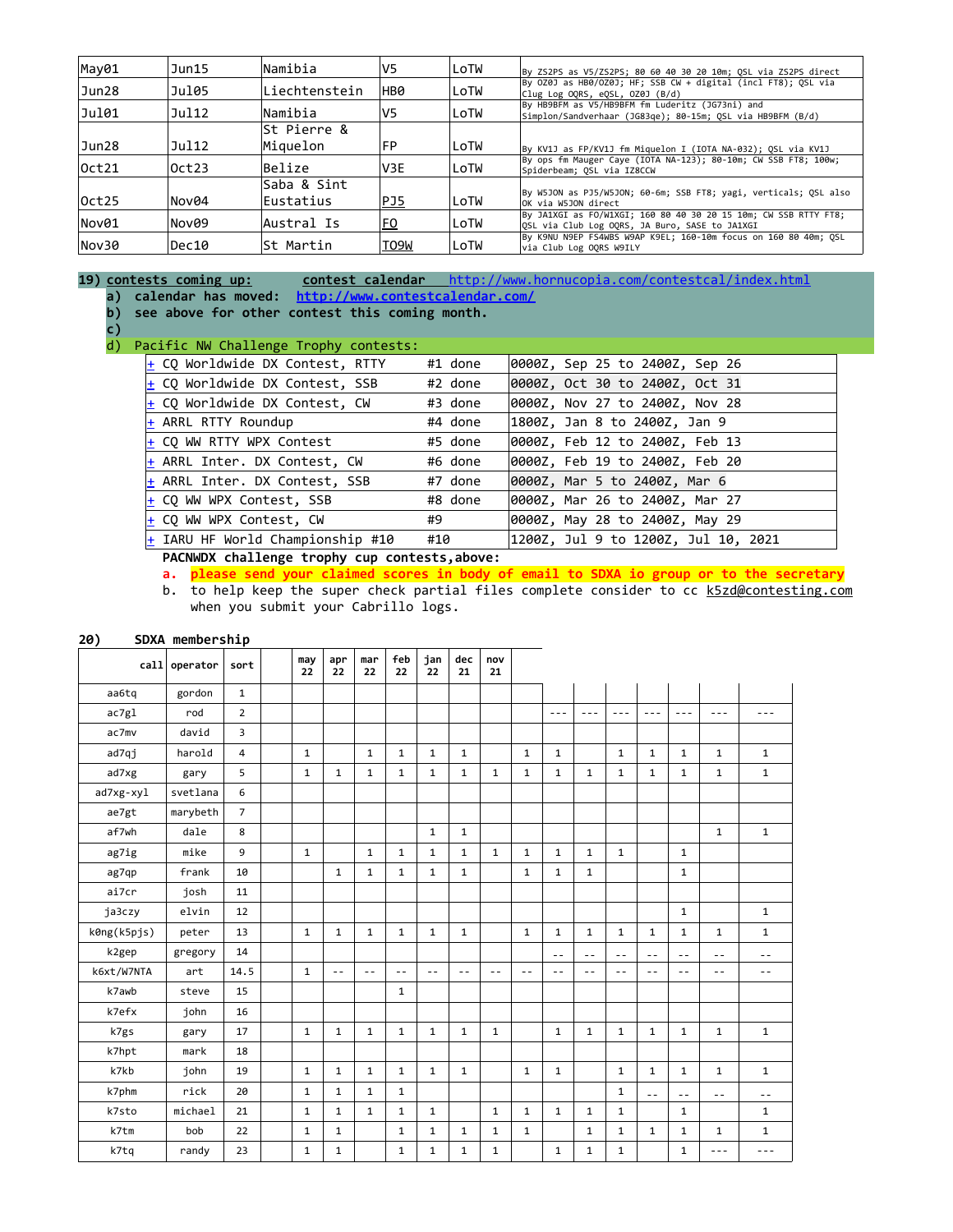| k7sys         | john       | 23.5 |                |                | $\sim$ $-$   | $\sim$ $-$              | $\sim$ $-$   | $ -$           | $\sim$ $-$    | $\sim$ $-$     | $\sim$ $-$     | $\sim$ $-$     | $ -$           | $\sim$ $-$    | $\sim$ $-$    | $\sim$ $-$     | $ -$                 |
|---------------|------------|------|----------------|----------------|--------------|-------------------------|--------------|----------------|---------------|----------------|----------------|----------------|----------------|---------------|---------------|----------------|----------------------|
| k9jf          | jim        | 24   | $\mathbf{1}$   |                |              |                         |              |                |               |                |                |                |                |               |               |                |                      |
| kb7bek        | cathy      | 25   |                |                |              |                         |              |                |               |                |                |                |                |               |               |                |                      |
| kc7ttm        | cleo       | 26   |                |                |              |                         |              |                |               |                |                |                |                |               |               |                |                      |
| kc7ug         | tom        | 27   |                |                |              |                         | $\mathbf{1}$ |                |               | $\mathbf{1}$   | $\mathbf{1}$   |                |                |               |               |                |                      |
| kd7ghz        | mike       | 28   | $\mathbf{1}$   | $\mathbf{1}$   |              | $\mathbf{1}$            | $\mathbf{1}$ | $\mathbf{1}$   |               |                | $\mathbf{1}$   |                |                | $\mathbf{1}$  |               |                |                      |
| kf7pbm        | joseph     | 29   |                |                |              |                         |              |                |               |                |                |                |                |               |               |                |                      |
| ki7dg         | chuck      | 30   |                |                | $\mathbf{1}$ |                         | $\mathbf{1}$ | $\mathbf{1}$   | $\mathbf{1}$  | $\mathbf{1}$   | $\mathbf{1}$   |                | $\mathbf 1$    |               | $\mathbf{1}$  |                |                      |
| kj7iea        | peter      | 31   | $\mathbf 1$    | 1              | $\mathbf{1}$ | $\mathbf{1}$            | $\mathbf{1}$ | $\mathbf{1}$   | $\mathbf{1}$  | $\mathbf{1}$   | 1              | $\mathbf{1}$   | $\mathbf 1$    | $\mathbf{1}$  | $\mathbf{1}$  | $\mathbf{1}$   | $\mathbf{1}$         |
| kj7qex        | jason      | 32   |                |                |              |                         |              |                |               |                |                |                |                |               | $\mathbf{1}$  |                | $\mathbf{1}$         |
| kk9ham        | albin      | 33   |                |                |              |                         |              |                |               |                |                |                |                |               |               |                |                      |
| kq7c(w7npn)   | sarah      | 34   |                |                |              |                         |              |                |               |                |                |                |                |               |               |                |                      |
| n7au          | bob        | 35   |                |                |              |                         |              |                |               |                |                |                |                |               | $\mathbf{1}$  |                |                      |
| n7cxi         | jim        | 36   |                |                |              |                         |              |                |               |                |                |                |                |               |               |                |                      |
| n7esu         | jim        | 37   |                |                | $\mathbf{1}$ | $\mathbf{1}$            | $\mathbf{1}$ | $\mathbf{1}$   | $\mathbf{1}$  |                |                | $\mathbf{1}$   | $\mathbf 1$    | $\mathbf{1}$  | $\mathbf{1}$  | $\mathbf{1}$   | $\mathbf{1}$         |
| n7gco         | mel        | 38   | $\mathbf{1}$   | $\mathbf{1}$   | $\mathbf{1}$ | $\mathbf{1}$            | $\mathbf{1}$ | $\mathbf{1}$   | $\mathbf{1}$  | $\mathbf{1}$   | $\mathbf{1}$   | $\mathbf 1$    | $\mathbf{1}$   | $\mathbf{1}$  | $\mathbf{1}$  | $\mathbf{1}$   | $\mathbf{1}$         |
| n7id          | mike       | 39   |                |                |              |                         | $\mathbf{1}$ |                |               |                | $- - -$        | $- - -$        | $- - -$        | $- - -$       | $- - -$       | $ -$           | $\sim$ $\sim$ $\sim$ |
| n7qt          | rob        | 40   | $\mathbf 1$    |                |              |                         |              | $\mathbf{1}$   |               |                | 1              |                | $\mathbf 1$    |               | $\mathbf{1}$  |                |                      |
| n7sjm         | scott      | 41   |                |                | $\mathbf{1}$ |                         |              | $\mathbf 1$    | $\mathbf{1}$  |                |                | $\mathbf{1}$   | $\mathbf 1$    | $\mathbf{1}$  | $\mathbf{1}$  |                | $\mathbf{1}$         |
| n7uvh         | murph      | 42   | $\mathbf{1}$   |                | $\mathbf{1}$ | $\mathbf{1}$            |              | $\mathbf{1}$   | $\mathbf{1}$  | $\mathbf{1}$   | $\mathbf{1}$   |                |                |               | $\mathbf{1}$  | $\mathbf{1}$   | $\mathbf{1}$         |
| n7zuf         |            | 43   | 1              | $\mathbf{1}$   | $\mathbf{1}$ | $\mathbf{1}$            | $\mathbf{1}$ | $\mathbf{1}$   | $\mathbf{1}$  | $\mathbf{1}$   | $\mathbf{1}$   |                |                |               |               |                |                      |
| na7tp-kg6mtc  | јау<br>ted | 44   | $\mathbf 1$    | $\mathbf{1}$   |              | $\mathbf{1}$            |              | $\mathbf{1}$   |               |                | $\mathbf{1}$   |                |                |               |               |                |                      |
| ne7f          |            | 45   |                |                |              |                         |              |                |               |                |                |                |                |               | $\mathbf{1}$  |                |                      |
|               | jim        |      |                |                |              |                         |              |                |               |                |                |                |                |               |               |                |                      |
| nh7s          | cal        | 46   |                |                |              |                         |              |                |               |                |                |                |                |               |               |                |                      |
| nq7v          | corky      | 47   |                |                |              |                         |              |                |               |                |                |                |                |               |               |                |                      |
| nz2s          | jeff       | 48   | $\mathbf 1$    | $\mathbf 1$    | $\mathbf{1}$ |                         | $\mathbf{1}$ | $\mathbf{1}$   | $\mathbf{1}$  |                | $\mathbf{1}$   |                | 1              | $\mathbf{1}$  | $\mathbf 1$   | $\mathbf 1$    | $\mathbf{1}$         |
| w0cg/pj2dx    | geoff      | 49   |                |                |              |                         |              |                |               |                |                |                |                |               |               |                |                      |
| w3as          | doug       | 50   |                |                |              |                         |              |                |               |                |                |                | 1              |               | $\mathbf{1}$  |                | $\mathbf{1}$         |
| <b>w</b> баеа | george     | 51   |                |                |              |                         |              |                |               |                |                |                |                |               |               |                |                      |
| w7bks         | brandon    | 52   | 1              | 1              | 1            | $\mathbf{1}$            |              | 1              |               |                | $\mathbf{1}$   | 1              | $ -$           | $- - -$       | $- - -$       | $- - -$        | $- - -$              |
| w7dct         | david      | 52.5 | $\mathbf 1$    | $\sim$ $-$     | $\sim$ $-$   | $\sim$ $-$              | $- -$        | $ -$           | $- -$         | $\sim$ $-$     | $ -$           | $ -$           | $\sim$ $-$     | $\sim$ $-$    | $\sim$ $-$    | $\sim$ $-$     | $ -$                 |
| w7drn         | anita      | 53   |                |                |              |                         |              |                |               |                |                |                |                |               |               |                |                      |
| w7gsv         | robert     | 54   |                |                |              |                         |              | $\mathbf{1}$   | $\mathbf{1}$  |                |                |                |                |               |               |                |                      |
| w7gtf         | ron        | 55   |                |                |              |                         |              |                |               |                |                |                |                |               |               |                |                      |
| w7mem         | mark       | 56   |                |                |              |                         |              |                |               |                |                |                |                |               |               |                |                      |
| w7peg         | peggy      | 57   |                |                |              |                         |              |                |               |                |                |                |                |               |               |                |                      |
| w7sx          | robert     | 58   |                |                |              |                         |              |                |               |                |                |                |                |               |               |                |                      |
| w7uj          | ed         | 59   |                |                |              |                         |              |                |               |                |                |                |                |               |               |                |                      |
| w8qr          | moe        | 59.2 |                | $\overline{a}$ | $\sim$ $-$   | $\overline{a}$          | $-$          | $-$            | $\sim$ $-$    | $\overline{a}$ | $\overline{a}$ | $\overline{a}$ | $-$            | $- -$         | $ -$          | $- -$          | $-$                  |
| w8tjm         | toivo      | 59.5 | $\mathbf{1}$   |                | $\sim$ $-$   | $\overline{a}$          | $\sim$ $-$   | $\overline{a}$ | $\sim$ $\sim$ | $\overline{a}$ | $\overline{a}$ | $\overline{a}$ | $\overline{a}$ | $\sim$ $\sim$ | $\sim$ $\sim$ | $\overline{a}$ | $\overline{a}$       |
| wa0www        | jay        | 60   | $\mathbf 1$    | $\mathbf 1$    | $\mathbf{1}$ | $\mathbf{1}$            | $\mathbf{1}$ | $\mathbf{1}$   | $\mathbf{1}$  | $\mathbf{1}$   | $\mathbf{1}$   | $\mathbf{1}$   | $\mathbf 1$    | $\mathbf{1}$  | $\mathbf{1}$  | $\mathbf{1}$   | $\mathbf{1}$         |
| wa1pma        | wayne      | 61   |                |                |              |                         |              |                |               |                |                |                |                |               |               |                |                      |
| wa6ndr        | rick       | 62   |                |                |              | $\mathbf{1}$            |              |                |               |                |                |                |                | $\mathbf{1}$  |               |                |                      |
| wa7aqh        | de1        | 63   | $\mathbf{1}$   | $\mathbf{1}$   | $\mathbf{1}$ | $\mathbf{1}$            | $\mathbf{1}$ |                | $\mathbf{1}$  | $\mathbf{1}$   | $\mathbf{1}$   | $\mathbf{1}$   | $\mathbf{1}$   |               | $\mathbf{1}$  | $\mathbf{1}$   |                      |
| wa7cpa        | robin      | 64   |                |                | $\mathbf{1}$ |                         |              |                |               |                | $\mathbf{1}$   |                |                |               |               |                |                      |
| wa7f(ki7aar)  | dave       | 65   |                |                |              | $\mathbf{1}$            |              |                |               |                |                |                |                |               |               |                | $\mathbf{1}$         |
| wa7tnt        | dave       | 66   | $\mathbf{1}$   |                |              | $\mathbf 1$             |              |                |               |                | $\mathbf{1}$   |                |                |               |               |                |                      |
| ws7i          | jay        | 67   |                | $\mathbf{1}$   |              |                         |              |                |               |                | $\mathbf{1}$   |                |                |               | $\mathbf{1}$  | $\mathbf{1}$   |                      |
| wu7x          | dale       | 68   | $\mathbf 1$    | $\mathbf{1}$   |              | $\mathbf{1}$            |              |                | $\mathbf{1}$  |                |                |                |                |               | $\mathbf{1}$  | $\mathbf{1}$   |                      |
| ww5a          | ken        | 69   |                |                |              |                         |              |                |               |                |                |                |                |               |               | $-$            | $\sim$ $-$           |
| wx7b          | chris      | 70   |                |                |              |                         |              |                |               |                |                |                |                |               | $\mathbf{1}$  |                |                      |
| wx7dx         | karl       | 71   |                |                |              |                         |              |                |               |                |                |                |                |               |               |                |                      |
| wx7p          | janet      | 72   |                |                |              |                         | $\mathbf{1}$ |                |               | $\mathbf{1}$   |                |                |                |               |               |                |                      |
|               |            | 73   | 27             | 20             | 21           | 26                      | 23           | 24             | 18            | 17             | 25             | 15             | 20             | 14            | 28            | 16             | 19                   |
|               | #in        |      |                |                |              |                         |              |                |               |                |                |                |                |               |               |                |                      |
| visitors      | attend.    | 74   | $\overline{2}$ | 1              | $\mathbf{1}$ | $\overline{\mathbf{z}}$ | $\mathbf{1}$ | $\mathbf{1}$   | $\mathbf{1}$  | $\mathbf{1}$   | 5              | 0              | 6              | 6             | 3             | $\mathbf{1}$   | 4                    |